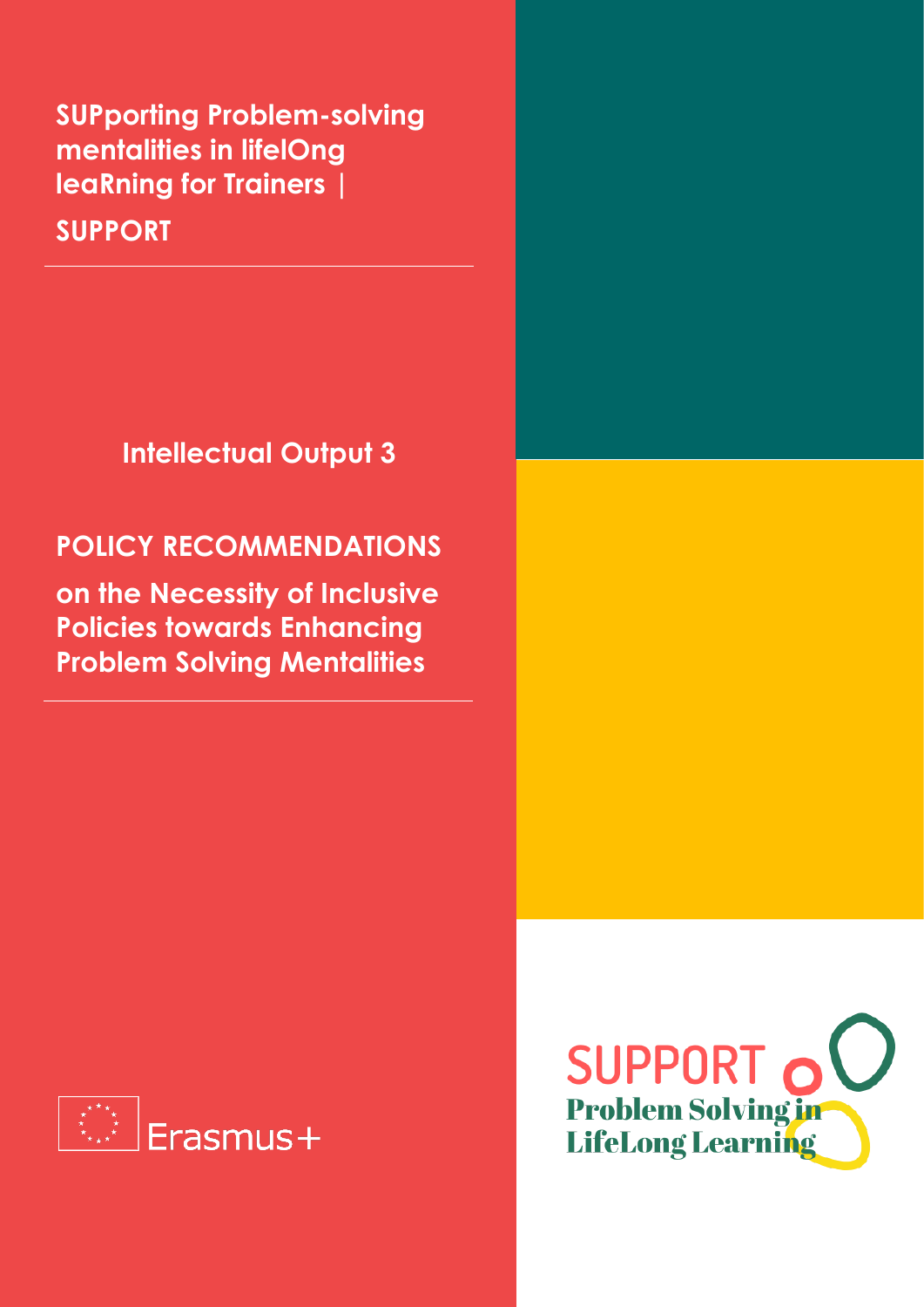

## **Project Partners**

### **Coordinator**



### **Partners**







### ⊙creative<br>©commons

This Report is released under a Creative Commons Attribution 4.0 International License.

You are free to:

Share: copy and redistribute the material in any medium or format. Adapt: remix, transform, and build upon the material for any purpose, even commercially. The licensor cannot revoke these freedoms as long as you follow the license terms.

Under the following terms:

**Attribution** — You must give appropriate credit, provide a link to the license, and indicate if changes were made. You may do so in any reasonable manner, but not in any way that suggests the licensor endorses you or your use.

**Share Alike** — If you remix, transform, or build upon the material, you must distribute your contributions under the same license as the original.

<https://creativecommons.org/licenses/by/4.0/>



The European Commission's support for the production of this publication does not constitute an endorsement of the contents, which reflect the views only of the authors, and the Commission cannot be held responsible for any use which may be made of the information contained therein.

SUPPORT PROJE<mark>C</mark>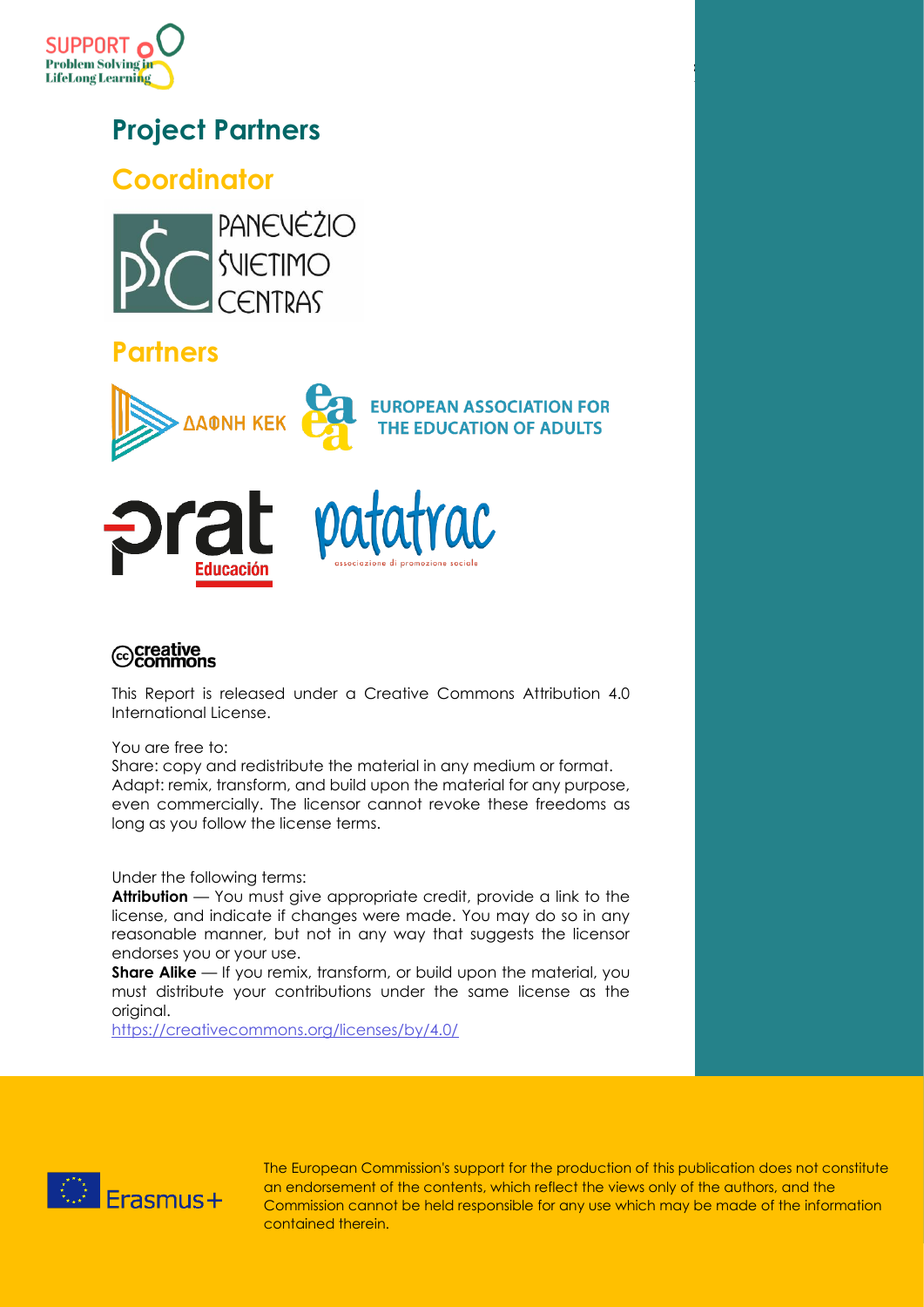

# **Contents**

|      | Policy Recommendations on the necessity of inclusive policies towards enhancing |  |
|------|---------------------------------------------------------------------------------|--|
|      |                                                                                 |  |
| 1.1. |                                                                                 |  |
|      |                                                                                 |  |
| 2.   |                                                                                 |  |
|      |                                                                                 |  |
|      |                                                                                 |  |
|      |                                                                                 |  |
| 3.   | Successes and challenges in implementing the approach of problem solving        |  |
| 4.   |                                                                                 |  |
|      | 4.1 Recommendations for practitioners and learning providers 12                 |  |
|      |                                                                                 |  |

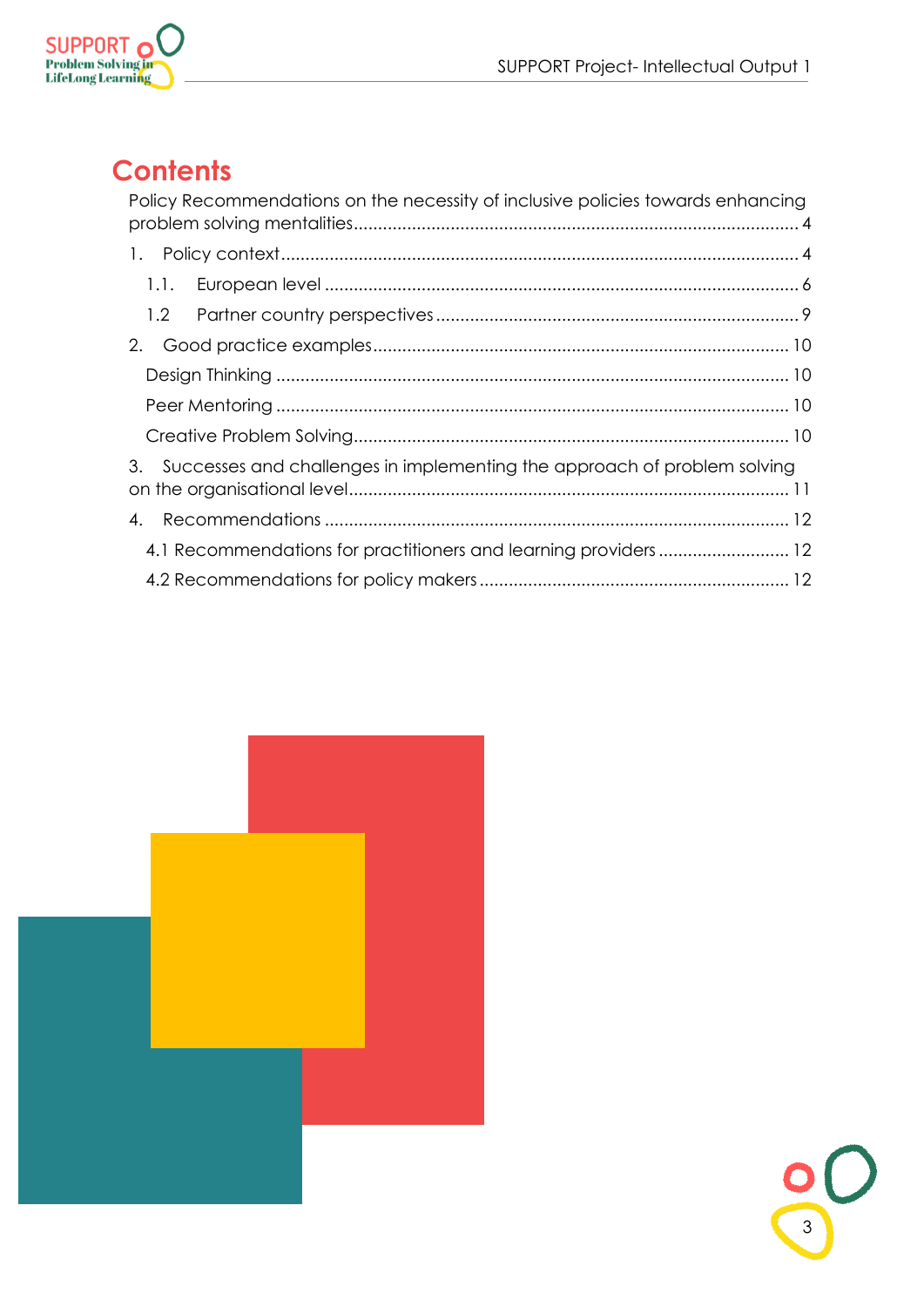

## <span id="page-3-0"></span>**Policy Recommendations on the necessity of inclusive policies towards enhancing problem solving mentalities**

### <span id="page-3-1"></span>**1. Policy context**

Problem solving is the process of identifying a problem, developing possible solution paths, and taking the appropriate course of action. It is the view of the "SUPport of Problem-solving mentality in lifelOng leaRning for Trainers" SUPPORT consortium that adult learning consists of a an everlasting process of problem posing and problemsolving, especially in the case of dealing with persons with low level of skills or qualifications where the learning environment is not only challenged by the knowledge to be acquired but has to deal with a variety of existing preconceptions, social exclusion, stereotypes, language barriers, cultural limitations and others.

The current European situation concerning workplace and life balance is challenging adults' expertise (Tynjälä et al. 2014) 1 , and there seems to be a continuing rise in employees and workers' need for better interpersonal and cognitive skills. In this way, professional development is a key approach in helping adults to meet the needs of nowadays working reality. Therefore, new, concise and person-oriented ways to enhance lifelong, life-wide and workplace learning are needed, as professional expertise and abilities regarding intuitive problem-solving are becoming increasingly important.

This is highlighted through findings of PIACC, the Programme for the International Assessment of Adult Competencies. PIACC is an OECD survey of adult skills that measures literacy, numeracy and problem solving in technology-rich environments. The survey underlines the importance of those skills for keeping up with and benefitting from the transformation of work and life due to technology. The findings of the survey indicate that about one in four adults of OECD member states have limited or no experience with computers or lack confidence in their ability to use them. Almost one in two adults only attained the proficiency level 1 (out of 3) or less in problem solving in technology-intensive environments. This means they "can only use familiar applications to solve problems that involve few steps and explicit criteria, such as sorting emails into pre-existing folders." (OECD 2016) According to the survey results, it is around the age of 25 that the problem-solving skills in technology-rich environments reach its peak. These findings emphasize the importance of supporting problem solving in lifelong learning.

4

<sup>&</sup>lt;sup>1</sup> Anne Virtanen, Päivi Tynjälä & Anneli Eteläpelto (2014) Factors promoting vocational students' learning at work: study on student experiences, Journal of Education and Work, 27:1, 43-70, DOI: 10.1080/13639080.2012.718748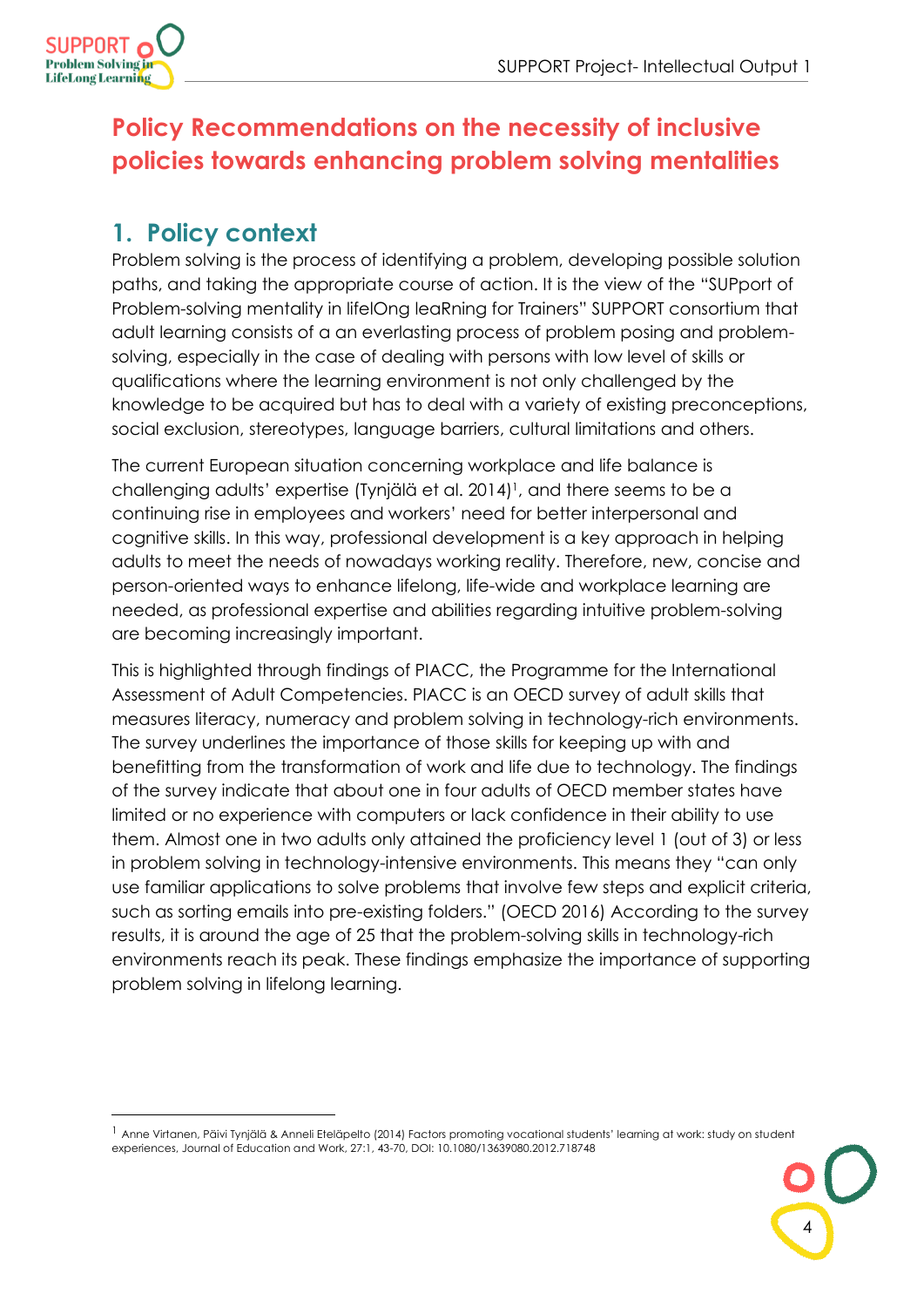



#### Figure 2.16 • Proficiency in problem solving in technology-rich environments among adults

Percentage of 16-65 year-olds scoring at each proficiency level

Notes on the Figure: The PIACC results from 2012 and 2015 show that only 5.4% of adults scored the highest proficiency level of problem solving in technology-rich environments scale, level 3. Around one in four adults (25.7%) scored at Level 2. That means that on average around one in three adults (31.1%) is proficient at the two highest levels of problem-solving (Level 2 or 3). This proportion varies significantly among different countries, from 44.0% in Sweden to 14.0% in Greece.

Overall, the largest proportion of adults (28.7%) scored at Level 1 and around one in seven adults (14.2%) scored below Level 1. Again, the results vary for different countries: In Lithuania, more than one in four adults (25.5%) scored below Level 1. In contrast, fewer than one in ten adults in the Slovak Republic (8.9%) and Austria (9.9%) scored below Level 1.<sup>2</sup>

Additionally, according to many researchers, trainers solve problems not only during the interactive, classroom teaching phase but also when they evaluate the previous



<sup>2</sup> [https://www.oecd.org/skills/piaac/Skills\\_Matter\\_Further\\_Results\\_from\\_the\\_Survey\\_of\\_Adult\\_Skills.pdf](https://www.oecd.org/skills/piaac/Skills_Matter_Further_Results_from_the_Survey_of_Adult_Skills.pdf)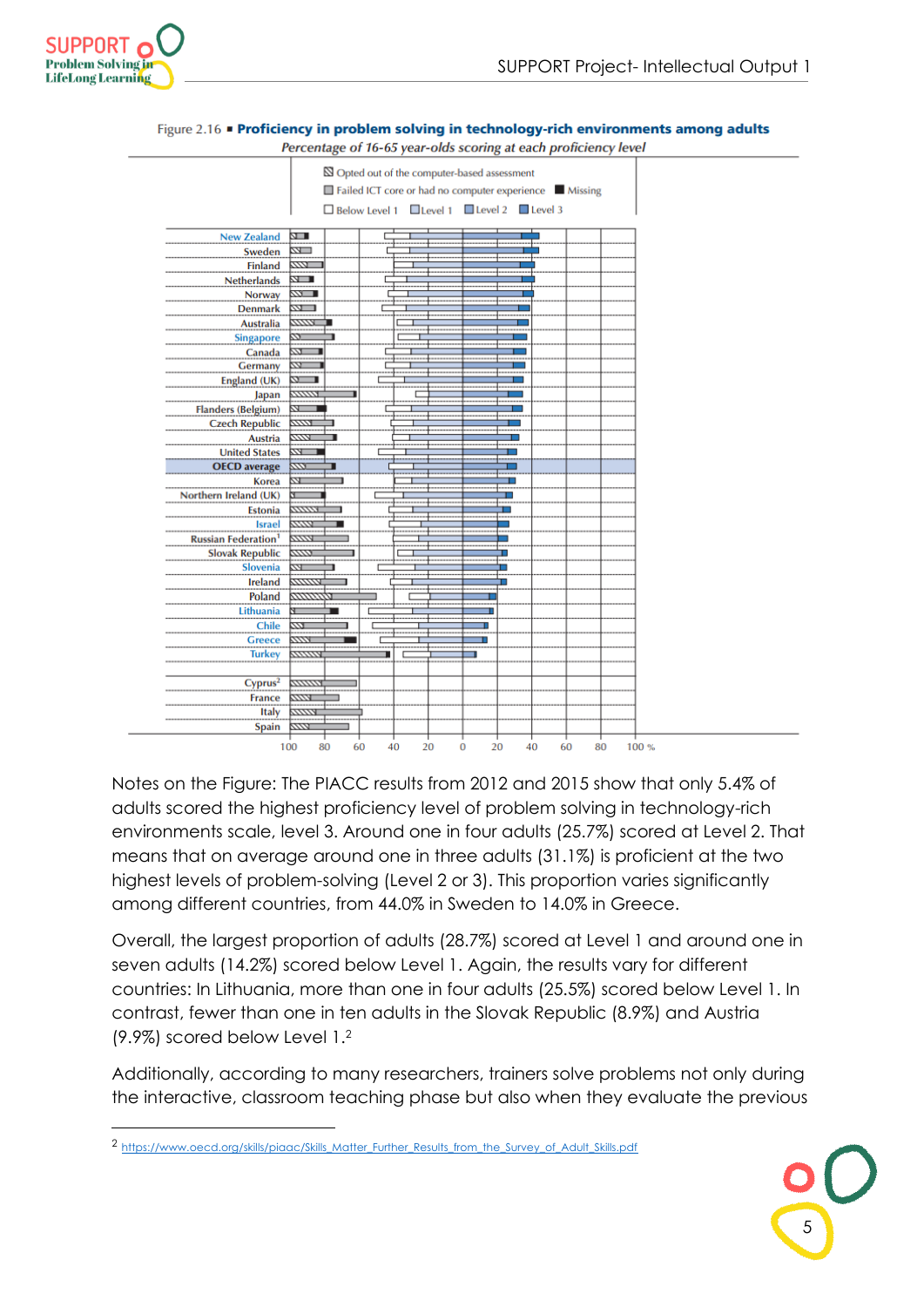

lesson and plan for the next. In this respect, the whole pedagogical process, starting with planning and concluding with (self)evaluation, is seen as analysing, acting, reflecting, making decisions and solving problems (Lampert 2001) 3 . Every element of the teaching profession is therefore permeated by problem solving: "Teaching is increasingly seen as a professional activity requiring a careful analysis of each situation, choice of objectives, development and monitoring of suitable learning opportunities, evaluation of their impact on students' achievement, responsiveness to students' learning needs and a personal or collective reflection on the whole process" (OECD 2005).

#### <span id="page-5-0"></span>**1.1. European level**

Problem solving plays a role in several European frameworks for lifelong learning:

The Key Competences Framework for Lifelong Learning, published by the European Commission in 2006 and updated in 2019, serves as a reference for stakeholders in education and training. It identifies competences that are "essential to citizens for personal fulfilment, a healthy and sustainable lifestyle, employability, active citizenship and social inclusion." (European Commission 2019) The eight key competences featured in the framework range from literacy competence to cultural awareness and expression competence. Problem solving is, besides other skills such as critical thinking and creativity, included as a transversal skill and is therefore incorporated in each of the key competences. Concerning personal, social and learning to learn competence for example, "[a] problem-solving attitude supports both the learning process and the individual's ability to handle obstacles and change." (European Commission 2019). Regarding entrepreneurship competence on the other hand, problem solving is considered part of its foundation.

Another important framework of the European Commission relating to competences is the new European Skills Agenda for Sustainable Competitiveness, Social Fairness and Resilience<sup>4</sup> , published in 2020. It calls for a shift in skills to respond to both the green and digital transition and to support economic recovery from the impact of the COVID-19 pandemic. The Skills Agenda consists of five building blocks: working together under a Pact for Skills, developing skills for jobs, empowering people to build skills throughout life, setting ambitious skills objectives and unlocking investment. While, as in the Key Competences Framework, problem solving is again referred to as a transversal skill, in the Skills Agenda it is not given a central role and it is only related to work. Problem solving is mentioned as part of the skills for jobs and its importance for the labour market is highlighted. In the context of "Skills for Life", problem solving is not addressed; that said, a more thorough overview of "Skills for Life" is yet to be published.



<sup>3</sup> Lampert, Magdalene (2001), Teaching problems and the problems of teaching, June 2002,Journal of Mathematics Teacher Education 5(2):187-199, DOI:10.1023/A:1015870009117

<sup>4</sup> <https://eur-lex.europa.eu/legal-content/EN/TXT/?uri=CELEX%3A52020DC0274>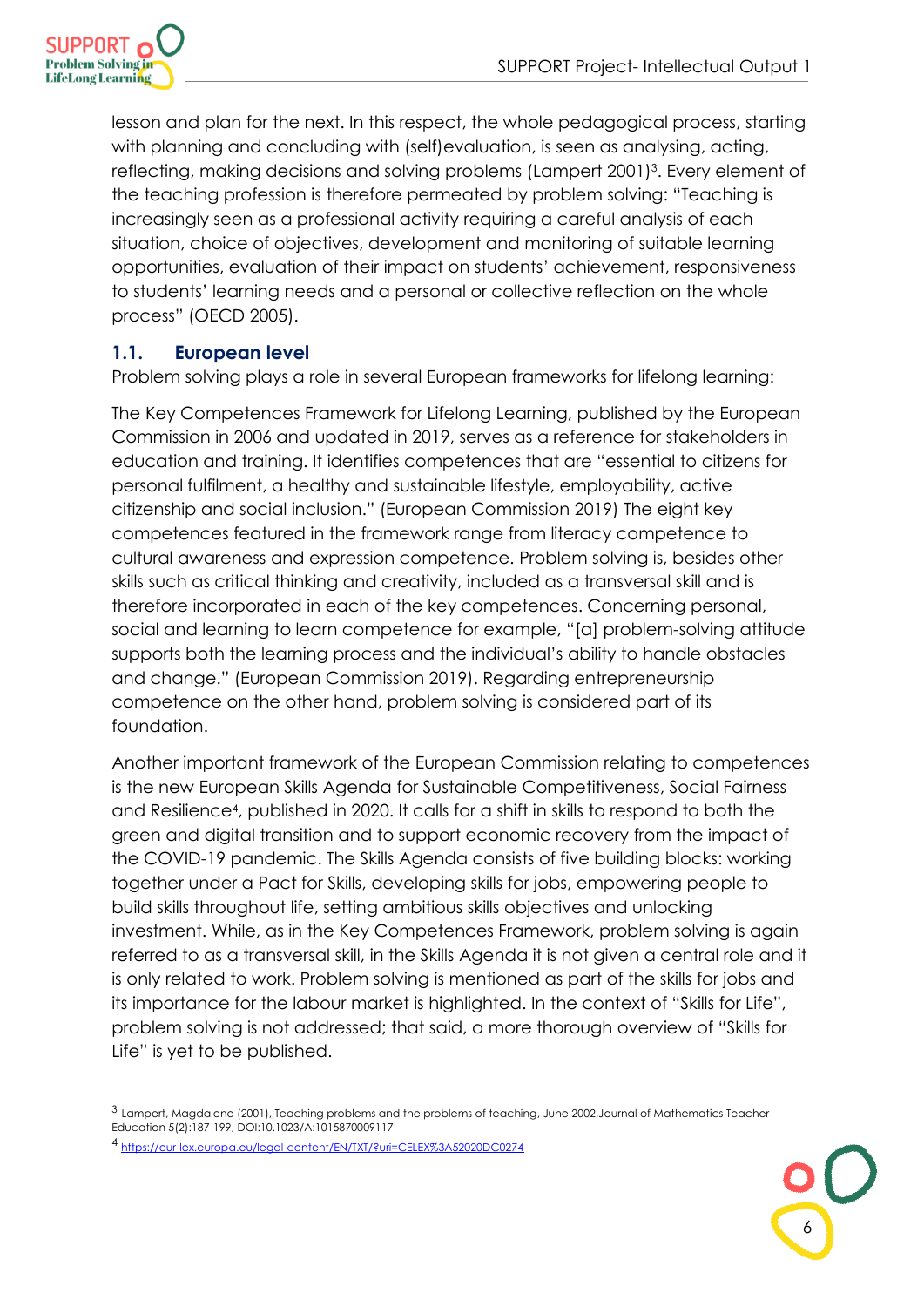

#### **Problem solving as part of holistic approaches to learning**

Problem-solving also plays a key role in frameworks that take a holistic approach to learning. A case in point is the Life Skills for Europe (LSE) project (2016-2018)<sup>5</sup>, which aimed to improve basic skills provision in Europe by explaining, further developing and upscaling the life skills approach. One of its outputs is the LSE learning framework which includes eight interlinked capabilities, like numeracy capability and health capability, that are necessary to be active participants in life and work. The learning framework promotes learning that "incorporates facilitative approaches which encourage self-reflection and critical thinking, help learners to take charge of their own learning and problem-solve for themselves" (Life Skills for Europe 2018). It thus takes a similar approach to the Key Competences Framework and understands problem solving as a transversal skill. For instance, identifying solutions to problems builds a foundation for personal and interpersonal capability and "solv[ing] problems of everyday life using the basic mathematical functions" (Life Skills for Europe 2018) are an important basis for numeracy capability.



[Box/infographic: The Life Skills for Europe learning framework encompasses the following capabilities:

- ✓ Literacy and language capability,
- $\checkmark$  Numeracy capability,
- $\checkmark$  Financial capability,

<sup>5</sup> <https://eaea.org/project/life-skills-for-europe-lse>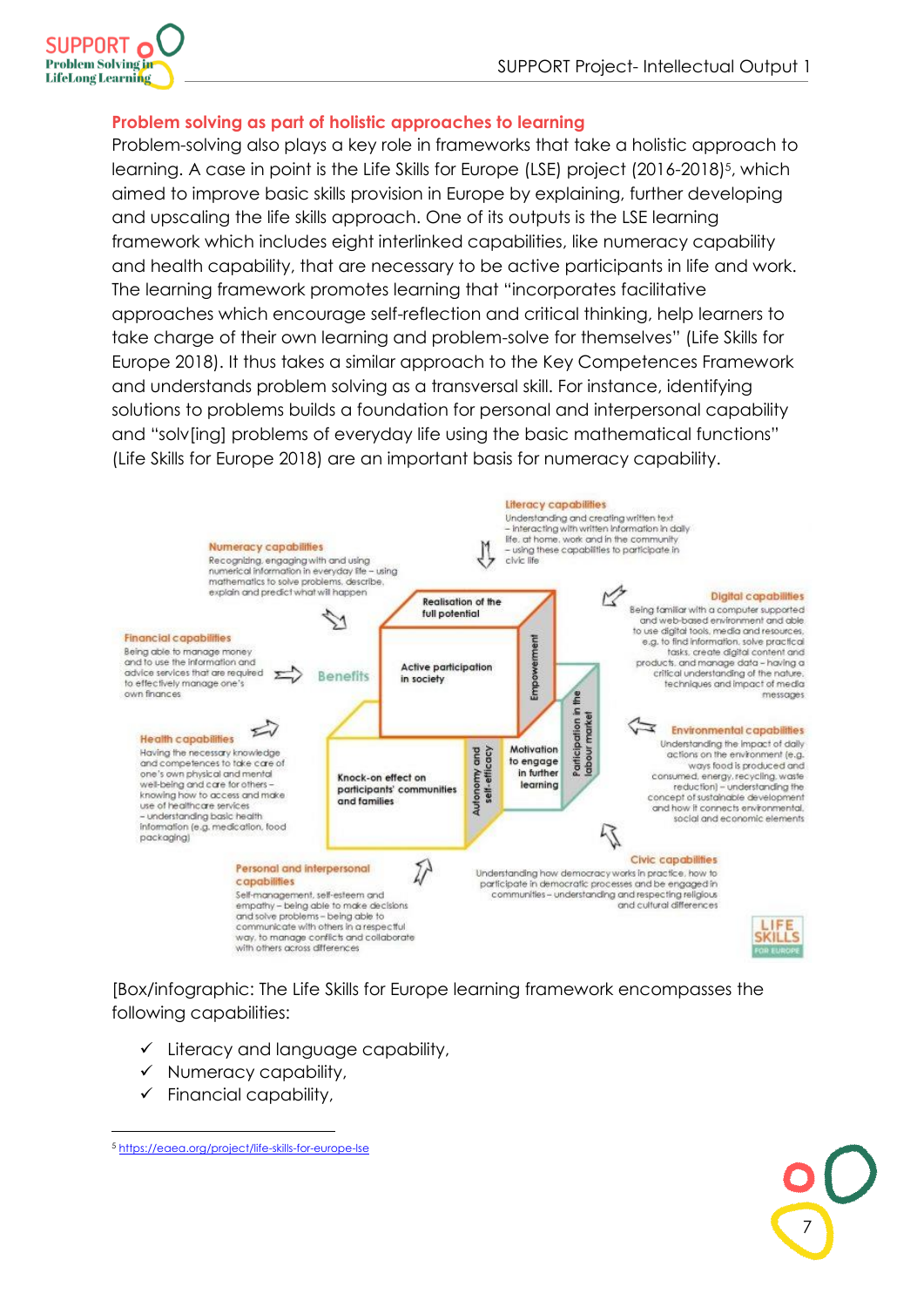

- $\checkmark$  Digital and media literacy capability,
- $\checkmark$  Health capability,
- $\checkmark$  Environmental capability,
- $\checkmark$  Civic capability]

#### **Problem solving in the context of digital competences**

On the European level, there are two important frameworks focusing on digital competences that both feature problem solving: the European Digital Competence Framework for Citizens (DigComp)<sup>6</sup> and the European Framework for the Digital Competence of Educators (DigCompEdu)<sup>7</sup> .

DigComp serves as a reference tool for planning initiatives on European and Member State level to improve the digital competences of citizens. The framework describes 5 competence areas and as problem solving is one of them, it is considered to have a significant role regarding digital competences. DigComp allocates four different competences to the competence area of problem solving: solving technical problems, identifying needs and technological responses, creatively using digital technologies and identifying digital competence gaps (European Commission 2017a). The newest version of DigComp, 2.1, additionally describes eight different proficiency levels, with levels 1 and 2 building the foundation for competences and levels 7 and 8 indicating high specialization. Problem solving is characterizing the complexity of tasks at proficiency levels 3-8, therefore underlining the importance of problem-solving skills for gaining higher levels of proficiency. At the intermediate level 3 for example, citizens are able to solve straightforward problems on their own, while at proficiency level 8 they can "create solutions to solve complex problems with many interacting factors" (European Commission 2017a).

DigCompEdu addresses the digital competences that educators at all levels of education and in different contexts need "to fully exploit the potential of digital technologies for enhancing teaching and learning and for adequately preparing their students for life and work in a digital society." (European Commission 2017b). The framework includes 22 competences that are organised in six areas which in turn can be assigned to three groups of competences: educators' professional competences, educators' pedagogical competences and learners' competences. Area 6, Facilitating Learners' Digital Competence, features five competences that resemble the competence areas of DigComp and therefore includes problem solving. To facilitate digital problem solving is understood as "[t]o incorporate learning activities, assignments and assessments which require learners to identify and solve technical problems, or to transfer technological knowledge creatively to new situations." (European Commission 2017b). Problem solving is thus integrated in DigCompEdu, but only in relation to learners, not educators.



<sup>6</sup> <https://ec.europa.eu/jrc/en/digcomp/digital-competence-framework>

<sup>7</sup> <https://ec.europa.eu/jrc/en/digcompedu>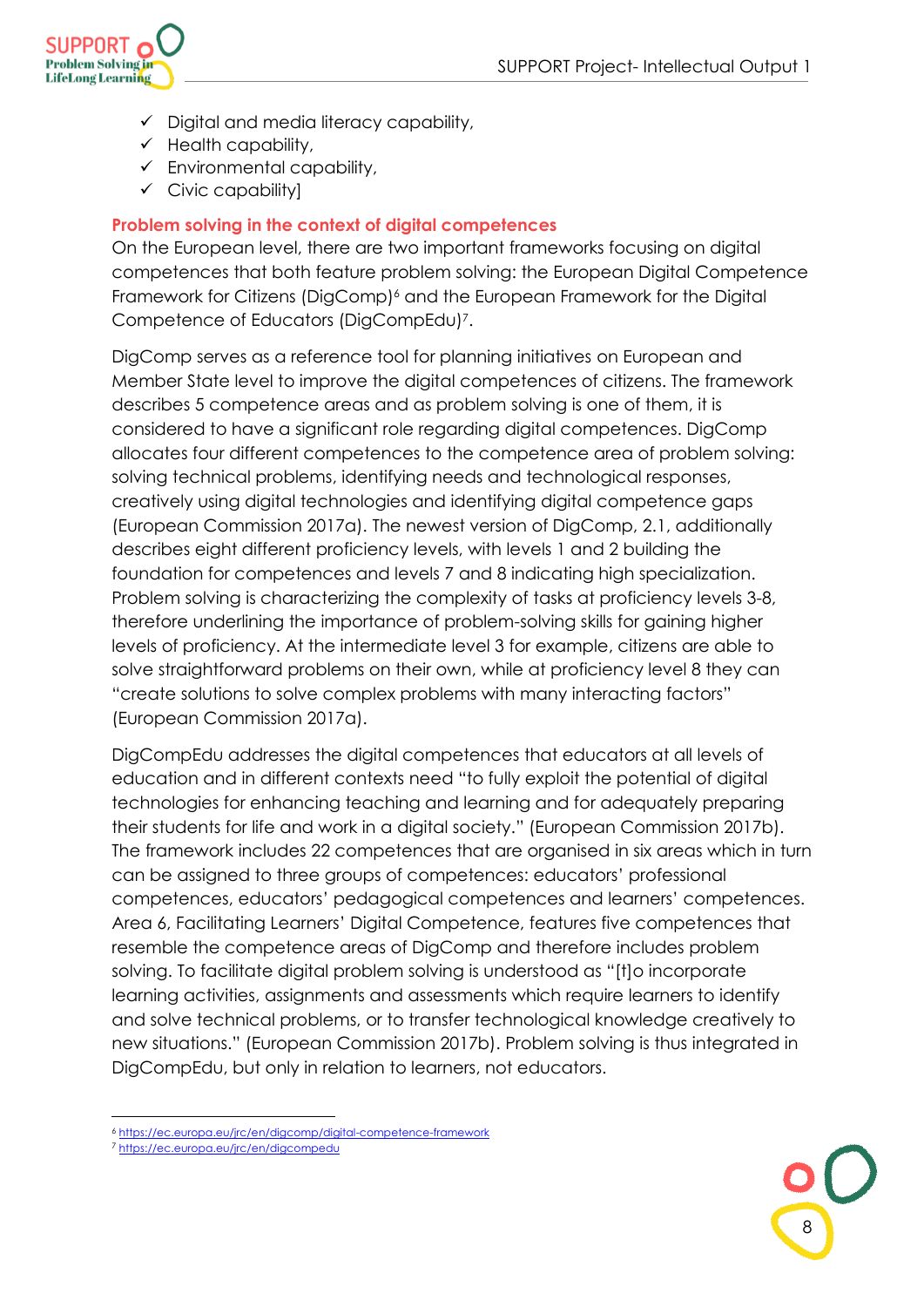

#### <span id="page-8-0"></span>**1.2 Partner country perspectives**

The perspectives from the partners about whether transversal competences, including problem-solving, are considered important in the adult education/lifelong learning policy in their country give a mixed picture.

In Spain, European frameworks and strategies in adult education and lifelong learning, such as the European Agenda for Adult Learning and Upskilling Pathways, are not reflected in national or regional policy. In Italy however, there are constant references to the European Key Competences framework in education and training policy papers. Still, the traditional learning and training structures like universities and training centres do not always adapt their training activities to the competences development that is suggested by the European Commission.

Also in Greece, policy documents continuously refer to "transversal competences", yet no indicators have been developed to measure a possible implementation. Similarly, European frameworks and strategies in adult education and lifelong learning are extensively mentioned mainly through reports and policy briefs but are not practically implemented. The main "vehicles" of these strategies have been the Municipality Centers for Adult Education (KeDiViM) whose state of operation differs from place to place, without a general strategy in place that would ensure equal access to adult education in all areas.

Interestingly, the concept of "life skills" is also increasingly understood; if not at the policy level, then by the adult learning providers. Three out of four project partners who have contributed to this report with their national perspectives say that they work with a life skills framework in their organisations.

Project partners also indicate that digital competences are gaining in importance; in some countries, new initiatives have been launched to facilitate the acquisition of digital competences among all citizens. For example, the Greek government has initiated the Digital Citizen's Academy<sup>8</sup>, which comprises of tools from 32 different providers, some of which foster problem-solving. Also project partners themselves have been providing courses and launching initiatives to support the development of digital skills among adults, frequently in connection with European frameworks. For example, the SUPPORT project partner from Spain introduces its learners to the DigComp, while the partner from Italy has been working on developing the STEM competence among young people through digital skills and gamification.

When it comes to professional development for adult educators and teachers, in Spain and Italy there are enough opportunities, according to the project partners. However, in Greece there is a need for creating more opportunities, as is the case in Lithuania. The Lithuanian project partner focuses primarily on providing such opportunities for teachers and educators. Training sessions include theoretical lectures, practical activities and counselling, if requested, with the broad aim of improving, for example, digital competences and entrepreneurship.

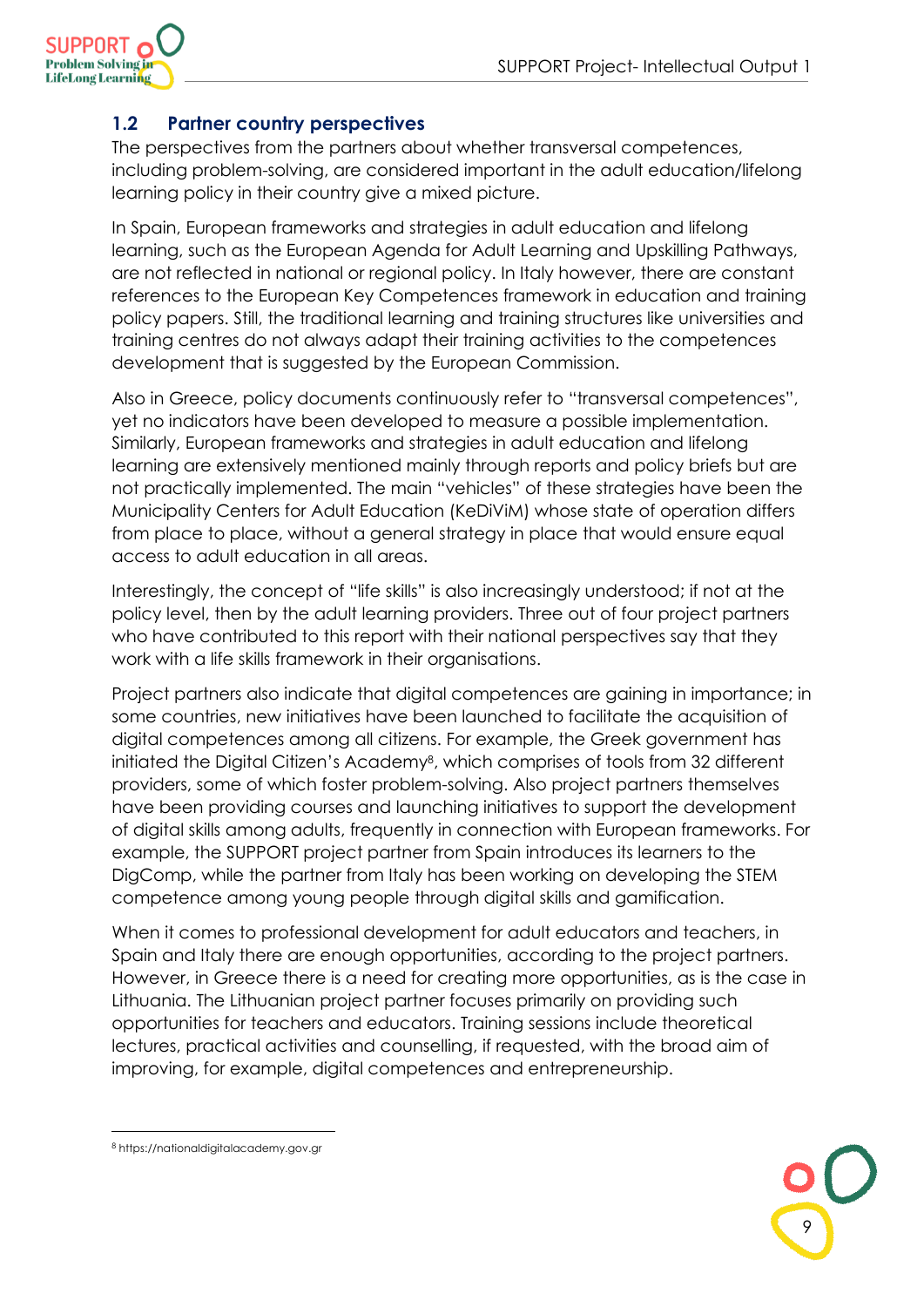

### <span id="page-9-0"></span>**2. Good practice examples**

Adult learning providers across Europe have been implementing various problemsolving tools and methods in their day-to-day work. The SUPPORT project partners have contributed with a diversity of examples that can be implemented by teachers and educators with a collection of 20 practices in total<sup>9</sup>. The methods address different stages of problem-solving: problem-setting, brainstorming and decisionmaking. They also encourage learners to go deeper into different aspects of the problem, taking various perspectives, developing self-reflection, compassion and personal motivation. What follows is an overview of three approaches to problemsolving that can be adopted in different settings; by organisations and educators alike.

#### <span id="page-9-1"></span>**Design Thinking**

Widely applied in the construction and engineering fields, design thinking is a methodology that can be implemented in any team looking for a step-by-step approach to problem-solving. The five steps include emphasizing (understanding the problem), defining, ideating (similar to brainstorming), prototyping and testing the solution. In addition to the process, it is also important to involve a multidisciplinary team, who will provide diverse perspectives, and to encourage an open attitude. Empathy, playful cooperation and understanding failure as an opportunity are all elements that can successfully foster a problem-solving mentality<sup>10</sup>.

#### <span id="page-9-2"></span>**Peer Mentoring**

Peer mentoring is a well-known form of mentorship, usually between a person that has been through a particular experience and a person who is new to it. Mentors can provide support, education, insight. In adult learning, peer mentoring has been promoted by Paulo Freire, a Brazilian educator and one of the key founders of critical pedagogy. Freire underlined the importance of autonomy among the mentees, emphasizing that the mentor cannot expect the mentee to replicate their own ideas, beliefs and attitudes.<sup>11</sup>

#### <span id="page-9-3"></span>**Creative Problem Solving**

Creative Problem Solving (CPS) is an approach that can help to think outside the usual cognitive schemes, and to make associations that might seem unlikely at first sight. Similarly to other methods, it is a process that involves a few stages: from understanding of a problem, to generation of ideas, preparation of actions, and planning of a personalized approach. What is unique, however, is that it encourages "horizontal imagination" as opposed to vertical logic: many ideas are encouraged, and possible solutions are explored in a short time. In adult learning, this approach has been used for example to promote alternative lifestyles of sharing in urban contexts<sup>12</sup> .

<sup>9</sup> <https://supportae.eu/index.php/io1-context-analysis/>

<sup>10</sup> [Design Thinking in Adult Education: A method with potential! | EPALE \(europa.eu\)](https://epale.ec.europa.eu/en/blog/design-thinking-der-erwachsenenbildung-eine-methode-mit-potential#:~:text=Design%20Thinking%20is%20a%20proven,problems%20of%20their%20own%20clients)

<sup>&</sup>lt;sup>11</sup> Paulo Freire, "Mentoring the mentor: a critical dialogue with Paulo Freire," Counterpoints: Studies in the Postmodern Theory of Education, Vol 60, 1997

<sup>12</sup> [https://www.uniba.it/ricerca/dipartimenti/scienze-politiche/ricerca-e-terza-missione/progetti/creatuse/02IO2GuideCPSNLP\\_IT.pdf](https://www.uniba.it/ricerca/dipartimenti/scienze-politiche/ricerca-e-terza-missione/progetti/creatuse/02IO2GuideCPSNLP_IT.pdf)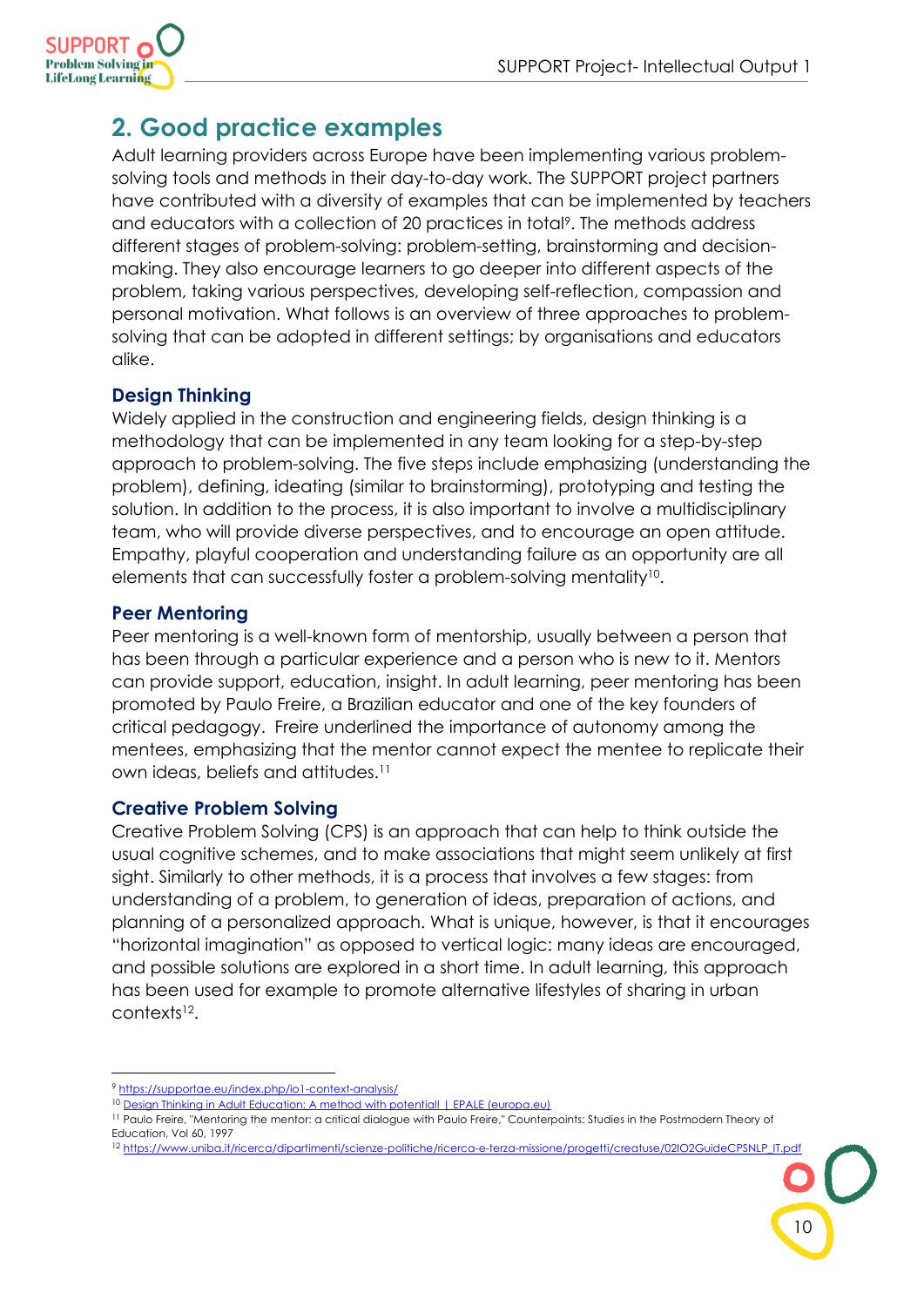

## <span id="page-10-0"></span>**3. Successes and challenges in implementing the approach of problem solving on the organisational level**

Adult education centers and educators face multiple challenges that reflect either the socioeconomic status of the trainees or the stereotypes and conventional perceptions of learning difficulties, such as the absence of intrinsic motivation to participate, social isolation or lack of life opportunities (e.g. difficulty in finding gainful employment). All of these are problems of holding back learning for change. As one member of the SUPPORT consortium estimates, the biggest problems learning providers have to deal with, is a change of attitude from passive and hopeless tendencies to taking responsibility for the change - away from established patterns, in order to avoid self-fulfilling prophecy, while respecting the objective obstacles each person faces.

In order to do this, a strategy must be adopted where barriers are shared and opportunities of solidarity arise, as an occasion for improving life. Within this context, the educators must convince that they are providing a springboard for selfawareness through patterns for creative decision-making, collaboration and research. The biggest challenge is to persuade adults not to look for ready-made solutions but to become researchers themselves. Exploratory learning is the first ray of change because it puts the individual in a position of unrest against status quo, as also in deconstruction of the habitus, which means the expectations produced by the current social status.

In addition, many adult learning providers are keen to adopt new methodologies and to look for innovative approaches, yet lack the time or staff resources to implement them. Busy with the need to react to accumulating problems, for example due to reduced funding or the impact of the ongoing health crisis, they find it difficult to establish a structure that would allow them to approach problemsolving on a structural level.

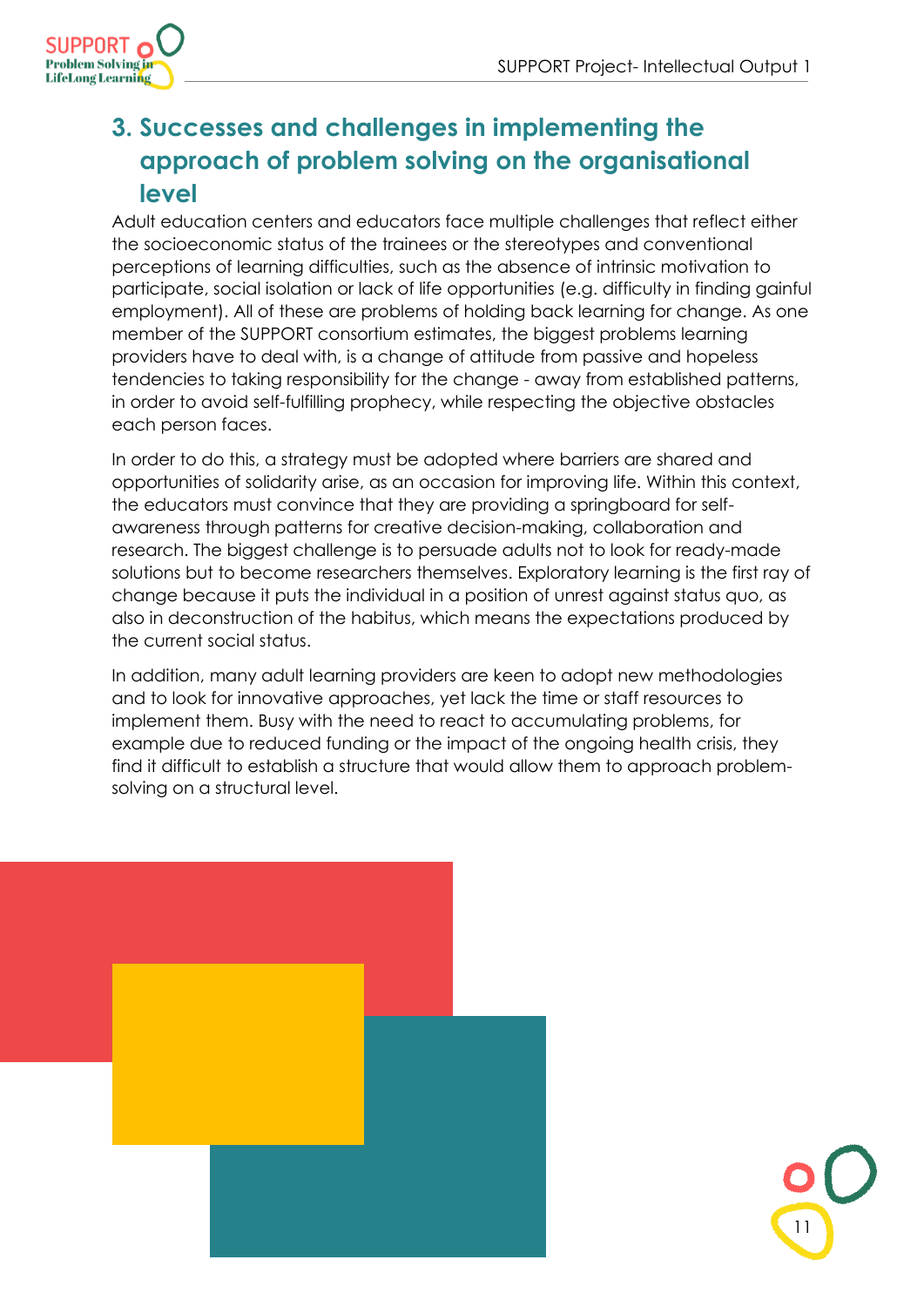

## <span id="page-11-0"></span>**4. Recommendations**

#### <span id="page-11-1"></span>**4.1 Recommendations for practitioners and learning providers**

**Embed problem-solving approaches across all activities of your organisation, from course delivery, to planning and management**. By fostering a problem-solving mentality cross-cuttingly, and encouraging the use of various problem-solving tools, you can not only find innovative solutions to various challenges faced by providers – such as outreach or learner retention – but also encourage collective and democratic decision-making.

**Encourage capacity-building and an exchange of experiences in your organisation.** Peer support groups, in-service training, opportunities to share experiences and good practices, are all valuable in fostering a problem-solving mentality. Consider also providing more mentoring and coaching to provide individualized support.

**Foster learner-centred and participatory approaches.** Problem solving is associated with Critical Thinking and Learn to Learn area. As such, it is very important that the AE providers promote the active involvement of their learners from the very beginning. It means giving voice to their expectations and structuring individualised learning paths that offer a sense of a targeted intervention of a person towards themselves and their needs, followed by proper guidance and not patronage.

#### <span id="page-11-2"></span>**4.2 Recommendations for policy makers**

**Encourage the use of European frameworks that encourage a holistic approach to learning.** Several frameworks have been developed at the European level that promote learner-centred and competence-based learning. From the Key Competence Framework to DigComp and to life skills frameworks, such documents can provide guidance and inspiration without being prescriptive. Importantly, many of them include problem-solving as a transversal competence.

**Encourage cooperation between different sectors to provide opportunities for learners and educators to improve problem-solving and hands-on practice**. Cooperation with the VET sector, employers, environmental stakeholders, municipalities and social partners can support learners and educators alike in finding innovative approaches to problem-solving and allowing them to think outside the box.

**Embed problem-solving in national curricula and skills frameworks as a transversal competence.** From coping with life transitions, to finding one's way in a rapidly changing and increasingly digital world, adults need to be able to foster problemsolving as a competence in diverse circumstances. Adult learning providers need curricula and skills frameworks that approach problem-solving as a transversal competence, and that give enough flexibility to adapt them to the needs of learners.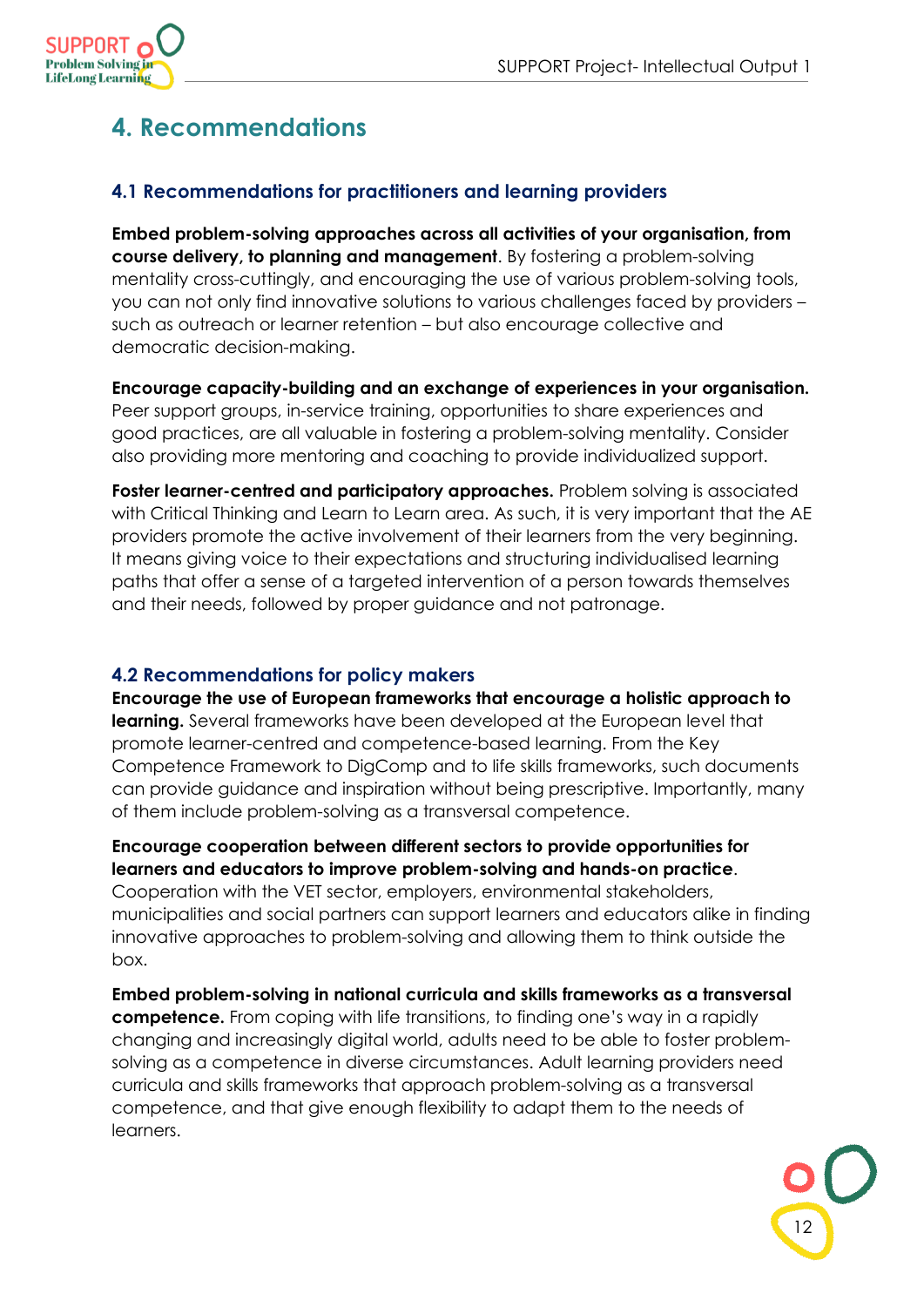

**Provide funding for in-service training.** The experience of the SUPPORT project partners shows that opportunities for in-service training among adult educators remain insufficient. Adult educators need prospects for professional development to be able to continuously improve their skills, including problem-solving.